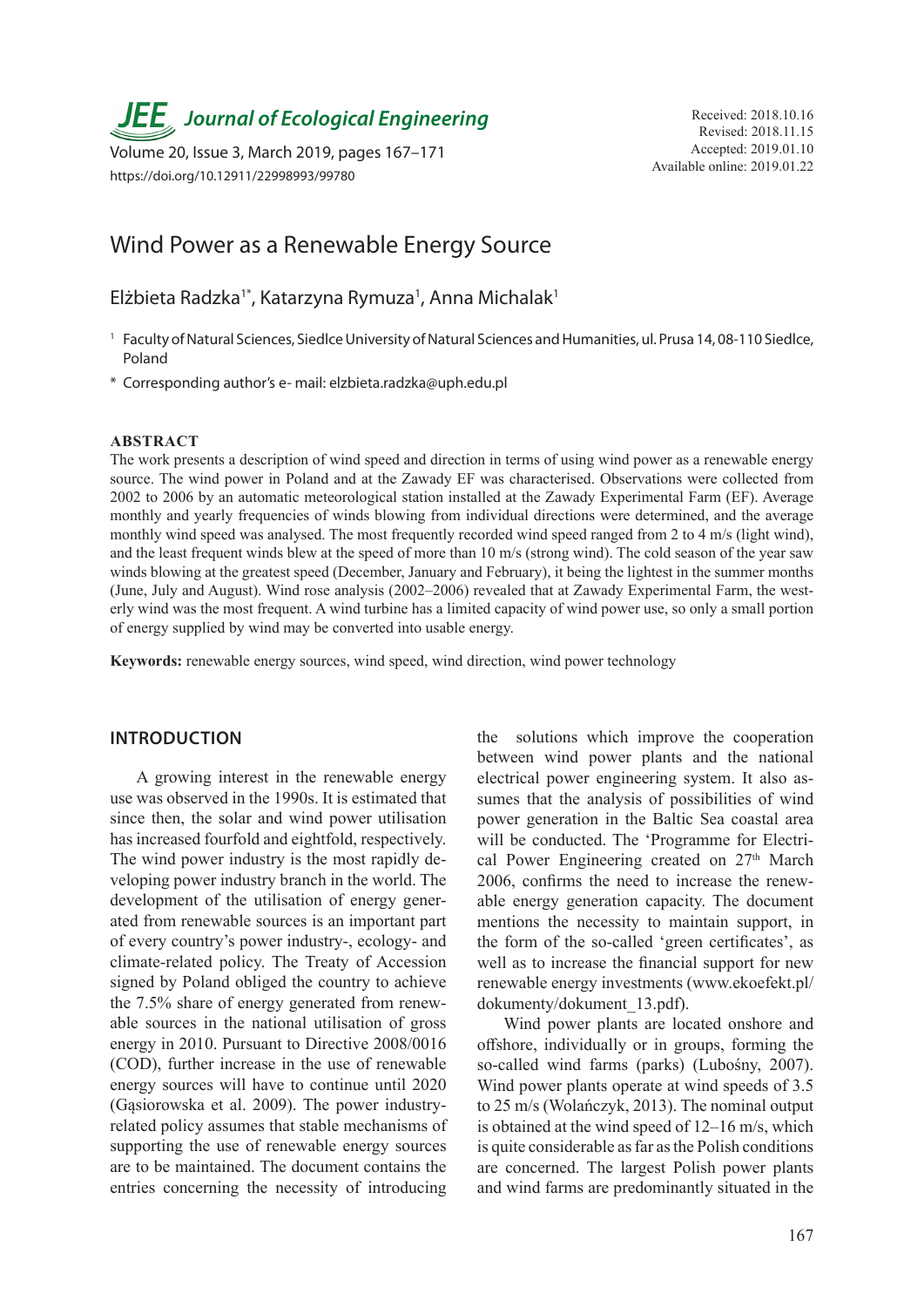areas with the most favourable wind-related conditions, that is in Pomeranian, West Pomeranian, and Warmia- Masuria Voivodeship.

Long-term wind measurements demonstrate that wind speed and direction reveal specific, sometimes quite regular 24-hour and yearly variation patterns. Wind speed is usually the lowest at night; it increases in the early morning, assumes the highest values in the afternoon and decreases afterwards. In Poland, the seasons of the year determine yearly wind speed distribution. In the spring, and in the autumn-winter period, wind speed is the highest, whereas in the summer, it is quite low (Jąderko and Kowalewski 2015, Wiśniewski et al. 2012).

### **Wind power in Poland**

Inexhaustible sources and easy utilisation of wind power resources led to many European countries using this method of electricity production. In addition to individual standalone wind power plants, wind farms − wind power-generating units − are built. In order to predict, plan and design various operational aspects associated with a wind

farm, detailed knowledge on the characteristics of wind conditions is necessary (Soliński, 1999).

According to the Institute of Meteorology and Water Management (IMGW), around 60% of the area of Poland has the conditions which are conducive to wind power technology development.

The largest and the most favourably located clusters of wind power plants in Poland are found on the coast of the Baltic Sea (Fig. 1). The coastal wind conditions have got a great potential which is best used by modern efficient wind power plants employing the newest technologies applied to generate large amounts of ecologically-friendly energy, free of harmful by-products (Jabłoński and Wnuk, 2004). Other areas which are attractive in terms of wind power production include the Kaszuby Coast (from Koszalin to Hel) – 5–6 m/s, the Suwałki region – 4.5–5 m/s, the Isle of Uznam  $-5$  m/s and the central parts of Greater Poland and Mazovia regions − 4–5 m/s/

According to Jabłoński and Wnuk (2004), regional and local factors need to be taken into consideration when one wants to fully utilise the wind power potential, roughness and the land topography, i.e. the local factors, and geographical



**Fig. 1**. Conditions of wind power technology development in Poland (IMGW)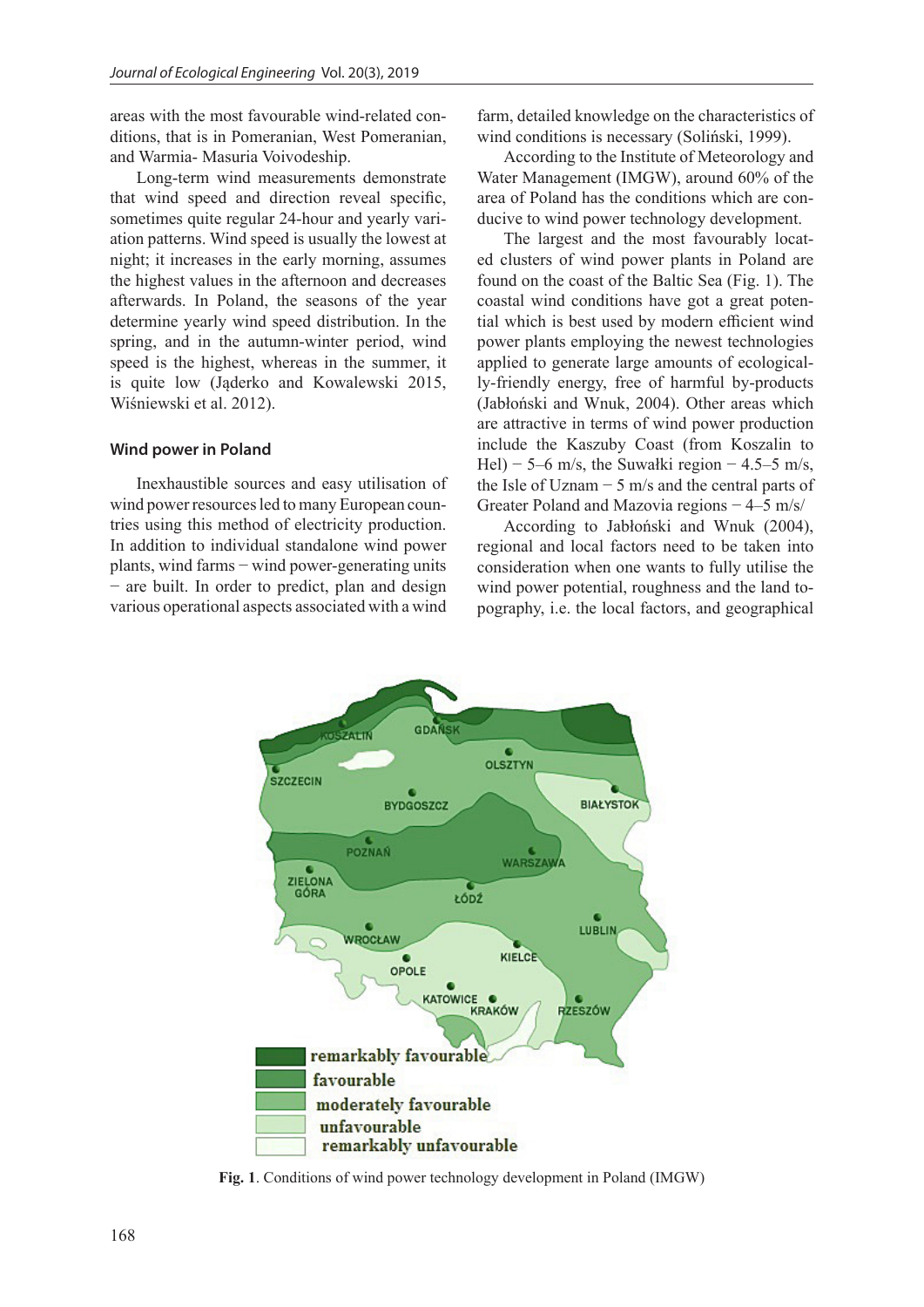location – the regional factor. Land roughness may be determined by means of observations or the data collected from measurement masts. Wind speed is also affected by the land topography, building pattern and type of surface. The best land for this type of construction is grassy, forestless and without land obstacles. Every obstacle may severely hinder wind speed and causes turbulences (Gołębiowska et al. 2013). An energetic wind level in a selected area depends on e.g.: average yearly wind speed, roughness and of the land topography, altitude, wind speed and air parameters (temperature, pressure, humidity) at the level of the axis of turbine rotor.

The analysis of percentage share of wind power-derived electricity production demonstrated that out of the countries studied, Germany is the leader (Fig. 2). In 2007, as much as 46.8% electricity in this country was produced from wind power. Poland is also developing the wind power sector at a rapid speed.

Evaluation of wind power as a renewable energy source was also based on five-year (2002–2006) observations of wind direction and speed, measured by an automatic meteorological station of Siedlce University of Natural Sciences and Humanities set up at Zawady Experimental Farm.

The following parameters describing wind were analysed:

- wind direction,
- wind speed in a vertical profile,
- wind speed fluctuations in time.

On the basis of the values for the aforementioned parameters, the average monthly and average yearly frequency of winds blowing form individual directions were determined. Moreover, the average 24-hour and monthly wind frequencies and speed (averaged across 1h) were recorded at the height of 10 m (the height at which the wind speed indicator is placed).

On the basis of an analysis of average yearly wind directions, it was found that at Zawady Experimental Farm in 2002–2006, the predominant wind direction was westerly (from 19% in 2005 to 26% in 2004) and south-westerly (from 17% in 2003 to 23% in 2004) (Fig. 3). The southerly and south-westerly winds occurred with a frequency of around 15%. In all the study years, no northern wind was recorded.

An average frequency of wind directions for individual months is presented in fig. 4. Westerly wind was recorded most frequently. The frequency of this wind direction was 30% in January and December, 29% in June and 28% in February. In the remaining months, it fluctuated around 20%, and in April and August, the respective values of this parameter were 16% and 17%. The southwesterly wind was predominant in March, August and September (respectively, 23%, 19% and 20%) whereas in April, May and September, the wind predominantly blew from the south-easterly direction (respectively, 22%, 24% and 28%), and from the South in October (24% frequency).

The highest average values of the wind speed were recorded in the cold season, and they ranged from 3.6 m/s in November to 4.2 m/s in December. The warm season saw lower wind speeds. In September, the monthly value of this parameter was 2.5 m/s whereas in July and August, the values were 2.6 m/s and 2.7 m/s, respectively.



**Fig. 2**. Percentage share of electricity produced from wind power in selected European Union countries in 2005–2015. Own elaboration based on Main Statistical office (GUS) data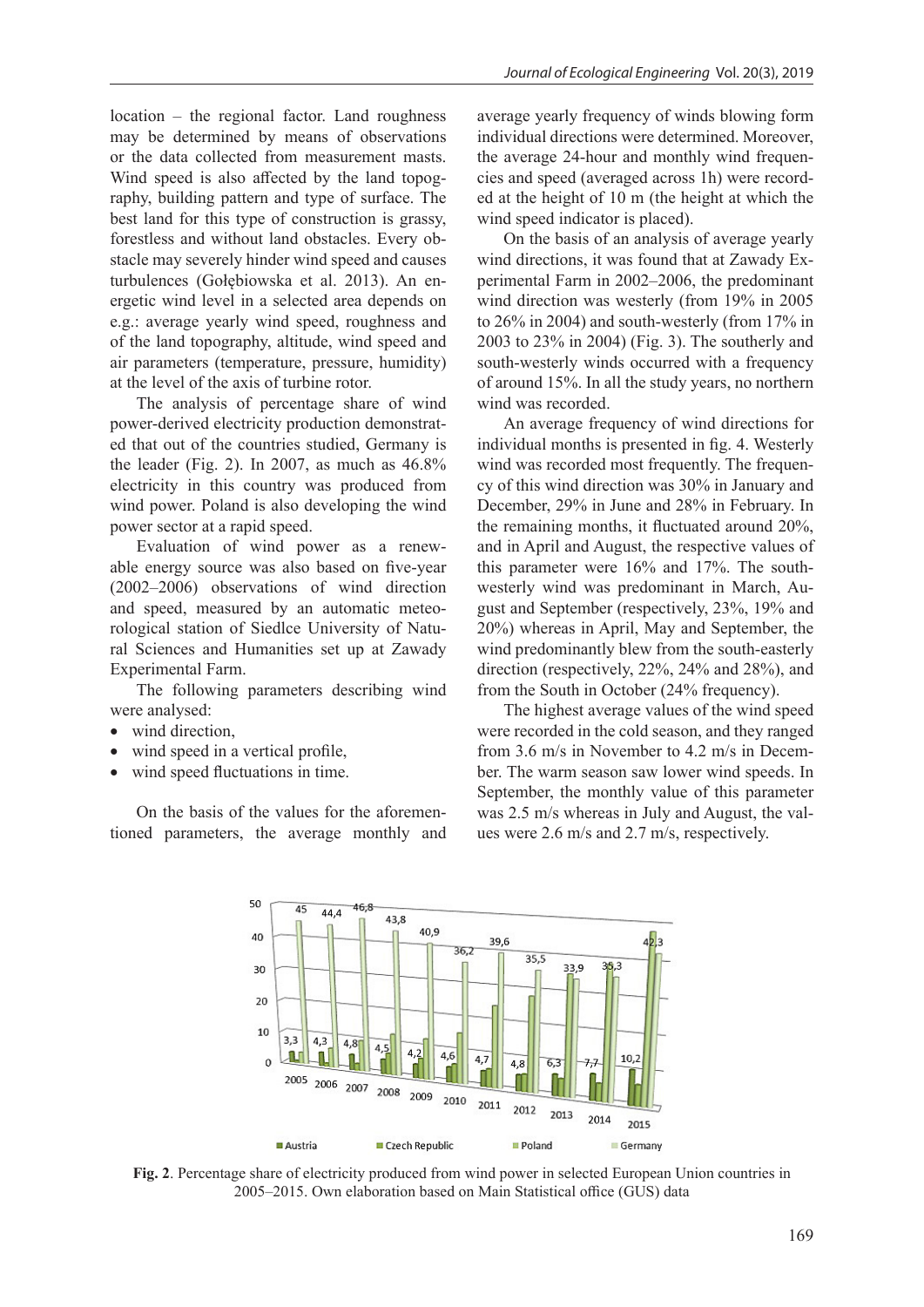









2006r.



**Fig. 3.** Average frequency of wind direction at Zawady Experimental Farm in 2002–2006

## **CONCLUSIONS**

1. In economic terms, renewable energy sources are viewed as an investment in the future society development. Rational management of the energy derived from renewable sources plays a major role in sustainable development. If the share of renewable energy sources in the fuel and energy balance increases substantially, it will result in an improvement in the natural environment status, conservation of natural resource use, reduced release of pollutants into the atmosphere and reduction in the amount of waste production. Wind power is the kinetic energy of wind used to produce electric energy by wind power plants. The potential of wind